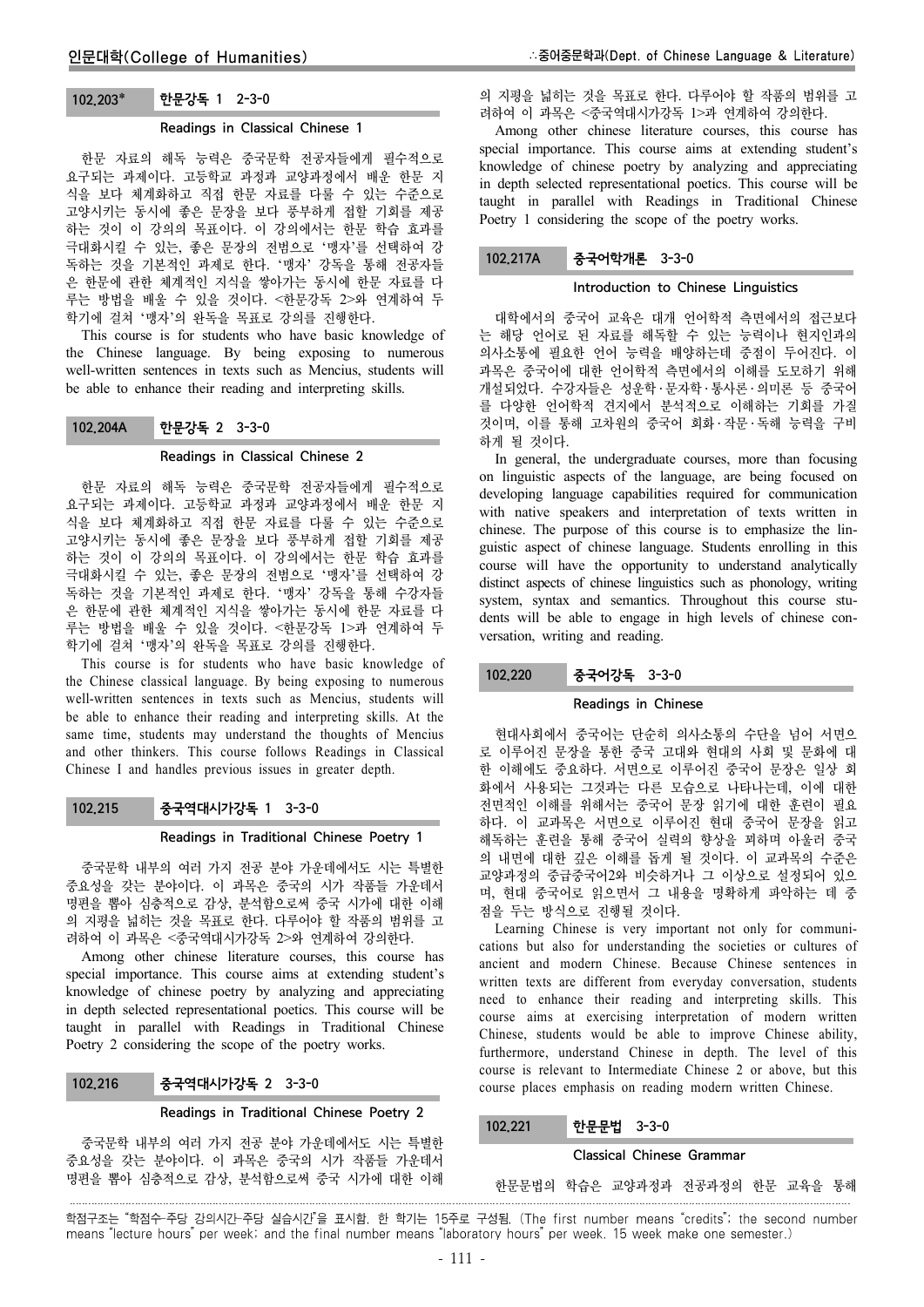어느 정도 이루어지고 있지만, 종합적이고 체계적인 학습에는 한 계가 있다. 본 강좌는 한문 문장을 언어학적인 관점에 입각한 문 법적인 분석을 함으로써 고급수준의 한문 문장 해독 능력 배양의 바탕을 제공하고자 하는 목적을 갖고 있다. 따라서 본 강좌는 중 어중문학과의 전공 교과목으로 설계되었지만, 한문 해독 능력이 전공에서 중요한 여러 전공자에게 유익한 강좌가 될 것이다.

Major or liberal arts course deals with classical Chinese grammar, but comprehensive and systematic course is required for enhancing capability of understanding Chinese further. This course improves students' reading skills for high-level classical Chinese by analysing grammar on the foundations of linguistics. This course is opened to all students in the department who need abilities for interpreting classical Chinese.

### 102.222 현대중국소설 3-3-0

#### Contemporary Chinese Fiction

현대중국은 개혁개방 30년을 거치는 동안 대단히 역동적인 변 화를 보여주고 있다. 인류 역사상 유례를 찾기 어려울 정도의 이 같은 변화의 양상은 문학에도 깊은 영향을 미쳤으며, 특히 그 속 성상 인정세태의 변화를 날카롭고 깊이 있게 반영해내는 소설 장 르에 폭넓게 흔적을 남기고 있다. 본 과목은 중국현대소설 작품들 에 대한 깊이 있는 독해를 통해 현대중국이 겪고 있는 사회문화 적 변모양상에 대한 보다 폭넓은 이해에 도달하는 것을 목적으로 개설된다. 한국어로 번역된 19세기말에서 최근까지의 다양한 단 ․ 중 ․ 장편 소설들을 미리 읽고 강의시간에 감상(발표), 논평, 상호 토론하는 방식으로 진행되기에 중국어 원문해독능력이 없는 저학 년 전공자들에게도 보다 넓게 문호가 개방되어 있다.

Three decades after its opening and reform, China remains the most dynamic place in the world. The massive changes that China has recently undergone, almost unprecedented in all of human history, have affected literature as well. The imprint of these changes has been the most visible and varied in the genre of fiction, given the genre's tendency to reflect the changes in society and in people's lives with sharpness and depth. This course aims to achieve a deep and nuanced understanding of the sociocultural contours of the changes in contemporary China through close readings of Chinese fiction. Course materials will be drawn from a wide range of short stories, novellas, and novels from the latenineteenth century to the present, which will be read in Korean translation. Students will be required to participate actively in class discussions, offer their own analyses of the texts, and make in-class presentations. Knowledge of Chinese language would be helpful but not required.

# 102.223 중국소설과 문화 3-3-0

### Chinese Novels and Culture

중국의 소설은 근대 이전 명청(明淸) 시기에 이미 확고한 작자-독자의 시장 체계와 독서 환경의 중심에 있었을 뿐만 아니라, 소 위 '사대기서(四大奇書)' 혹은 '육대기서(六大奇書)'라 불리는 작품 들을 통해 당시의 문화 및 문학적 역량의 총결 혹은 정점으로서의 획기적인 성과를 보여주었다. 이러한 성과로 인해 이 시기 대표적 작품들은 근대의 변혁을 거쳐 現當代에 이르기까지 중국 소설의 고전으로서 확고부동한 지위를 얻게 되었을 뿐만 아니라, 오늘날 영화와 드라마, 애니메이션과 같은 각종 매체의 유력한 콘텐츠로 서 끊임없이 재창작 ․ 재해석되는 대상이 되었다. 이 과목은 이러한 명청 시기 소설 작품들을 통해 당시 사회의 모습과 문화를 이해하 고, 아울러 전통시기에서 현재에 이르는 중국 문화의 연속성과 근

원적 특성을 탐색하기 위해 개설되었다. 이 수업에서는 중국 소설 의 역사적 중요성 및 현대적 수용에 대해 살펴볼 것이며, 학생들 은 중국 소설에 대한 탐색과 이해를 통해 중국의 전통과 현대를 아우르는 포괄적인 시각을 갖게 될 것이다. 뿐만 아니라 오늘날 이 작품들이 향유되는 방식을 고찰함으로써 시대와 공간을 초월하 는 고전의 보편성이 어느 지점에서 형성되고 의미화 되었는지를 파악할 수 있을 것이다.

Chinese Novels in Ming and Qing Dynasty, represented by the Four Great Classical Novels or Six Great Classical Novels, are the essence of cultural and literal capability of those days. As a classic of the Chinese novels, they have been constantly recreated and reinterpreted in the various genres of the cinema, drama and animation up to this day. This course aims at understanding Ming and Qing Dynasty society through the novels of those days, and investigating the origin and continuities between tradition and modernity. By examining the historical importance of Traditional Novel heritage and its modern understanding, students enrolling in this course will be able to obtain better insight for further understanding Chinese tradition and modernity inclusively. Furthermore, through investigating various methods of enjoying these novels today, students also would find how classics could get the universality beyond time and space.

### 102.317A 현대중국의 문학과 사회 3-3-0

### Literature and Society of Modern China

이 과목은 20세기에 쓰여진 중국현대문학 작품들 가운데 중요 한 작품들을 뽑아 번역서를 통해 충실한 이해와 감상 능력의 계발 을 도모하고, 문학과 사회의 관계에 대해 깊이 있게 고찰하기 위 해 개설되었다. 주로 20세기의 산문 ․ 소설 ․ 시를 다루게 된다. 이 과목은 '중국현대문학강독'과 연계되어 강의가 진행된다.

This course enhances students's ability to understand and appreciate Chinese Modern Literature through an overview of representative texts of the 20th century. Moreover students will gain an in - depth insight in the relationship between literature and society. This course will mostly cover 20th century's prose, novel and poetry. This course will be taught in parallel with Readings in Modern Chinese Literature.

### 102.318A 중국현대문학강독 3-3-0

#### Readings in Modern Chinese Literature

이 과목은 20세기에 쓰여 진 중국현대문학 작품들 가운데 중요 한 작품들을 뽑아 원어로 강독함으로써 작품에 대한 충실한 이해 와 감상 능력의 계발을 도모하기 위해 개설되었다. 주로 20세기의 산문 ․ 소설 ․ 시를 다루게 된다. 이 과목은 '현대중국의 문학과 사 회'와 연계되어 강의가 진행된다.

This course enhances students's ability to understand and appreciate Chinese Modern Literature through lectures in chinese language of representative texts of 20th century. This course will mostly cover 20th century's prose, novel and poetry. This course will be taught in parallel with Modern Chinese Literature and Society.

### 102.321\* 고급중국어 3-3-0

#### Advanced Chinese

<초급중국어 1 ․ 2>와 <중급중국어 1 ․ 2> 과목을 기 수강한 전 공자들을 대상으로 고급 수준의 문법과 작문, 독해 능력을 기르는 것이 이 과목의 학습 목표이다. 또한 다양한 독해를 통해 중국 문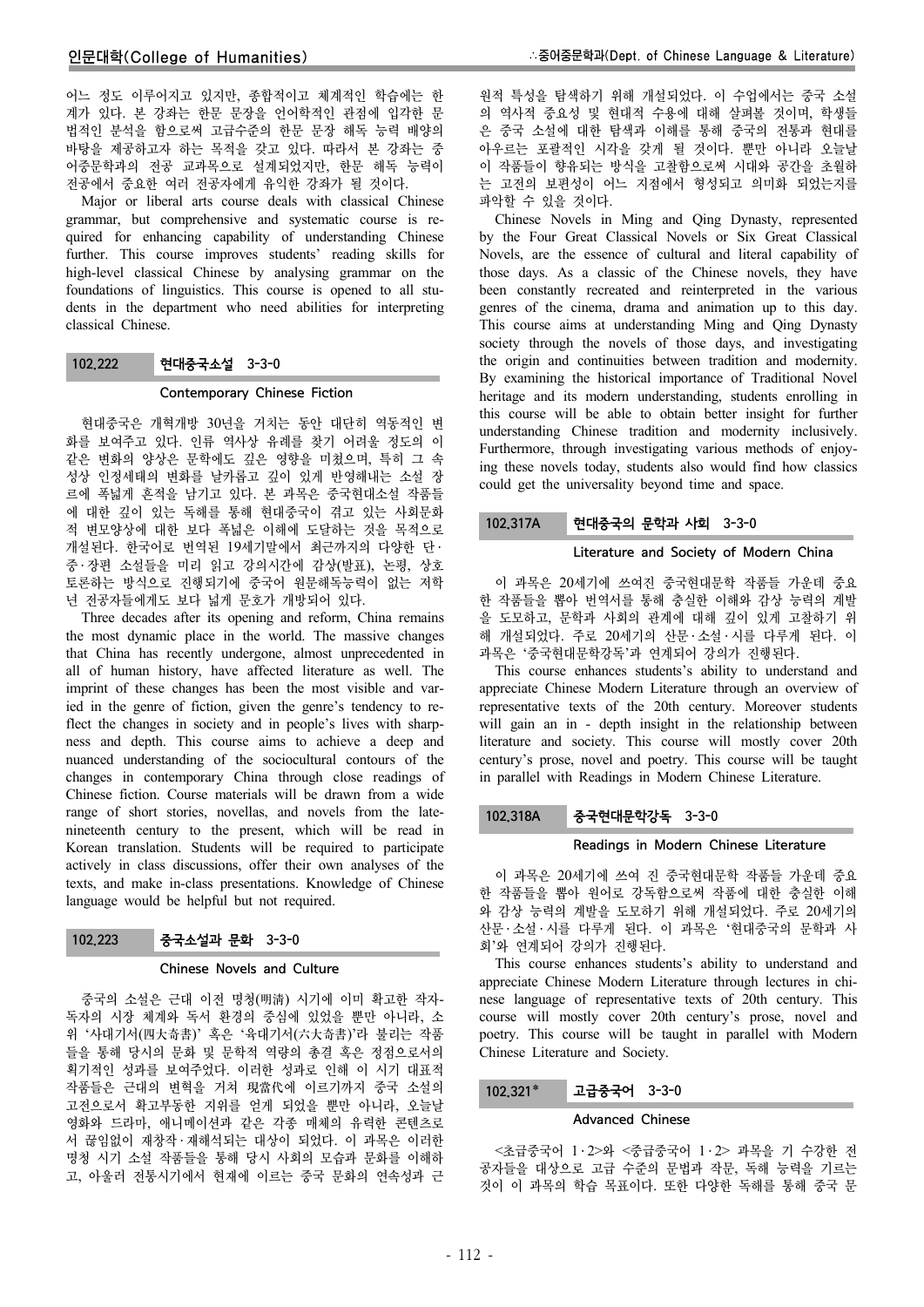화의 심층을 이해함과 동시에 언어사용에 개재된 중국인들의 사고 패턴을 이해함으로써 자연스런 회화 구사 능력의 배양에 비중을 둔다.

This course is for students who have taken Elementary Chinese I and II, and Intermediate Chinese I and II. The class will further improve the students' ability in writing, reading, and grammar by helping them understand patterns of Chinese thinking.

# 102.422 중국사회문화론특강 3-3-0

#### Topics in Socio-cultural Aspects of China

이 강좌에서는 중국의 중요한 사회문화적 주제를 선별하여 강 의하고, 이를 통해 학생들에게 문학과 언어에서 나타나는 모습의 배경을 추론하도록 유도한다. 주제는 문화인류학, 사회경제학, 정 치학 등의 다양한 분야에서 선택되며, 독서는 주로 사회과학적인 관점에서 쓰여 진 서적을 중심으로 한다. 또 강의 및 독서의 경험과 학생들이 다른 전공 강의에서 접하는 문학작품 및 언어 현상과의 접 목을 시도하는 보고서의 작성을 통해 학생들의 시야를 확대시킨다.

This course is designed to provide students of Dept. of Chinese Literature & Language opportunities to experience some of approaches to China in the field of Social Sciences. In this course, a series of selected topics in Society and Culture of China will be taught, accompanied by readings in books on China written in socio-cultural perspectives such as Cultural Anthropology, Social Economics, and Political Cultures. It is expected that a course of this nature will encourage students deepen their understandings on Literature and Language of China by acquiring knowledge beyond the scope of their major field, and consequently, students will be led to write papers by combining intellectual experiences in more than one discipline.

# 102.323 중국문학사 1 3-3-0

#### History of Chinese Literature 1

본 강좌는 중국문학에 대한 수강생들의 기초적인 이해를 전제 로, 중국문학 전반을 심도 있게 소개하는 것을 목적으로 개설된 과목이다. 중국 문학사는 질과 양 두 측면에서 세계적으로 그 유 례를 찾아볼 수 없는 방대한 자료를 축적하고 있다. 본 강좌를 통 해 수강생들은 문학 작품에 대한 심도 있는 분석과 함께 중국문학 사에 대한 안목을 넓힐 수 있을 것이다.

This course is intended to provide an in-depth introduction to general chinese literature, given that students might have a basic understanding of chinese literature. The history of chinese literature contains a huge amount of information in terms of quality and quantity not found elsewhere in the world. Through this course students might be able to extend their insights of the history of chinese literature and also to analyze literary works in depth.

### 102.324 중국문학사 2 3-3-0

#### History of Chinese Literature 2

본 강좌는 중국문학사 1에 이어, 중국문학에 대한 수강생들의 기초적인 이해를 전제로, 중국문학 전반을 심도 있게 소개하는 것 을 목적으로 개설된 과목이다. 중국 문학사는 질과 양 두 측면에 서 세계적으로 그 유례를 찾아볼 수 없는 방대한 자료를 축적하고 있다. 본 강좌를 통해 수강생들은 문학 작품에 대한 심도 있는 분 석과 함께 중국문학사에 대한 안목을 넓힐 수 있을 것이다.

Followed by History of Chinese Literature 1, this course

provides and in-depth introduction to general chinese literature, given that students might have a basic understanding of chinese literature. The history of chinese literature contains a huge amount of information in terms of quality and quantity not found elsewhere in the world. Through this course students might be able to extend their insights of the history of chinese literature and also to analyze literary works in depth.

### 102.325 중국역대산문강독 1 3-3-0

#### Readings in Traditional Chinese Prose 1

중국문학의 전개 과정에 있어 산문은 시와 더불어 가장 중심적 인 위치를 점하여 왔다. 이 과목은 ≪서경≫에서 비롯한 중국의 산문이 제자서와 사전문 등을 거쳐 당송의 고문과 변려문으로 발 전해가는 과정을 이해하고 중국산문의 특징과 고유의 미학적 구조 를 해명하는 데 그 목적이 있다. 이 강의는 <중국역대산문강독 2>와 연계되어 진행된다.

In Chinese literature, prose has taken a co-primary role beside poetry. This course analyzes the characteristics of Chinese prose and its structural aesthetics. This course will be taught in parallel with <Readings in Traditional Chinese Prose 2>.

### 102.326 중국역대산문강독 2 3-3-0

#### Readings in Traditional Chinese Prose 2

중국문학의 전개 과정에 있어 산문은 시와 더불어 가장 중심적 인 위치를 점하여 왔다. 이 과목은 ≪서경≫에서 비롯한 중국의 산문이 제자서와 사전문 등을 거쳐 당송의 고문과 변려문으로 발 전해가는 과정을 이해하고 중국산문의 특징과 고유의 미학적 구조 를 해명하는 데 그 목적이 있다. 이 강의는 <중국역대산문강독 1>과 연계되어 진행된다.

In Chinese literature, prose has taken a co-primary role beside poetry. This course analyzes the characteristics of Chinese prose and its structural aesthetics. This course will be taught in parallel with <Readings in Traditional Chinese Prose 1>.

### 102.327 중국전통문화의 의미와 현대 중국 3-3-0

### Implication of Chinese Traditional Culture and The Contemporary China

중국의 전통 문화에 보이는 여러 특징적인 양상을 살펴본 뒤, 그것이 갖는 의미가 무엇인지를 논제로 하여 강의를 진행한다. 그 리고 그 의미가 현대 사회에 나타난 발현을 통하여 중국 전통문화 와 현대 사회가 어떠한 상관성이 있는지에 대해 학생들과 토론한 다. 중국의 전통 문화를 살펴보기 위하여 문학, 역사, 철학 등과 관련된 텍스트를 검토할 뿐만 아니라, 고고학과 인류학 방면의 기 존 성과도 참고하게 될 것이다.

This course aims to introduce the characteristic features of traditional culture of China, and to investigate their significance on the contemporary Chinese society. Specifically, special focus will be given on the relationship between the traditional cultural heritage and the contemporary China. Besides, we will cover general ideas of the main texts on Chinese literary, history, and philosophy. In addition, some archeological and anthropological research will be introduced for relevant issues.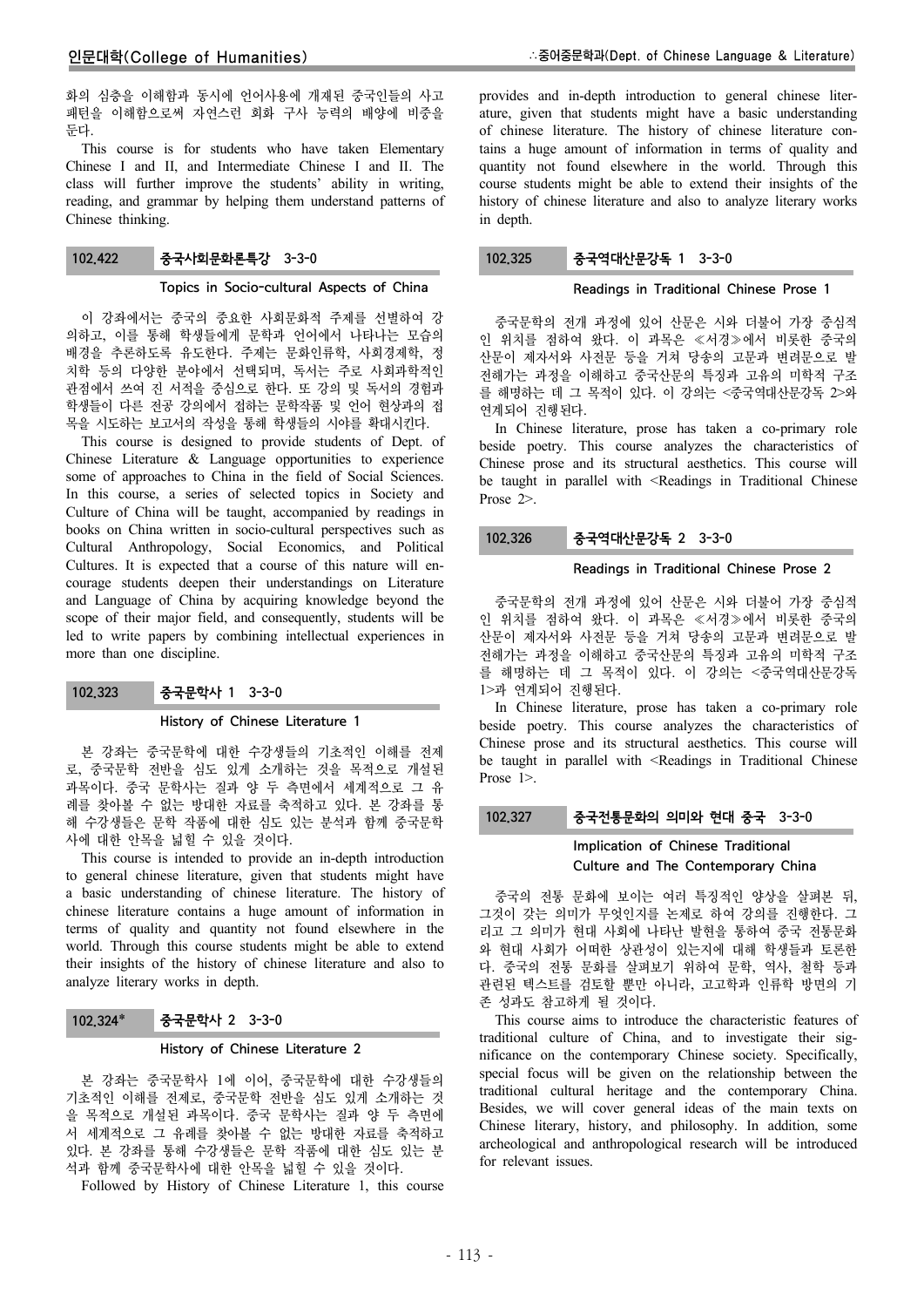# 102.328 중국어문법 3-3-0

#### Chinese Grammar

중국어문법은 교양 과정과 전공 기초 과정의 중국어 교육을 통 해 어느 정도 이루어지고 있으나 단편적이라는 한계를 지닌다. 본 강좌는 중국어문법을 종합적, 체계적으로 고찰하고 엄밀한 언어학 적 관점에서 중국어문법을 분석적으로 이해함으로써 고급 수준의 중국어 회화 ․ 작문 및 독해 능력 구비에 기초를 제공하는 데에 그 목적이 있다.

The course provides a foundation for advanced study of speaking, writing, and reading through a systematic and comprehensive study of Chinese linguistics.

# 102.329 중국어번역연습 3-3-0

# Practicum in Chinese Translation

본 강좌에서는 중국어로 이루어진 다양한 문장을 번역하는 연 습이 이루어진다. 중국어의 중요성이 날로 증대되는 요즘, 소설, 동화, 만화 등처럼 문헌으로 이루어진 텍스트 외에 영화나 방송 등 각종 미디어를 통해 중국어를 접할 기회 또한 늘어나고 있다. 언어의 학습은 해당 언어권의 문화나 사유방식을 이해하는 데 있 어 필수적인 과정이다. 본 강좌의 목적은 중국어로 된 각종 매체 의 번역 연습을 통해 중국과 중국어에 대한 이해의 폭을 넓히고 보다 전문적인 중국어 실력을 배양하는 데 있다.

This course aims at exercising translation of various sentences written or spoken in Chinese. Today the importance of Chinese is continuing to increase, and Chinese is encountered more often through not only texts written in Chinese in the genres of novel, fairy-tale and cartoon, but also various media such as cinema, images, which are spoken in Chinese. Throughout learning language, we could have more opportunities to further understand the culture and thinking of the world using that language. Exercising on translating many kinds of media in Chinese would deepen students' understanding of China and Chinese, also instruct them how they could translate more professionally.

# 102.405 중국현대문학론 3-3-0

### Studies in Modern Chinese Literature

1919년 오사 운동 이후의 중국현대문학은 백화문학운동을 필두 로 민족형식논쟁 ․ 문예대중화논쟁 ․ 국방문학논쟁 등 수많은 논쟁을 거치는 한편 현실주의 ․ 낭만주의 ․ 현대주의 등의 다기한 문예사조 가 교차되면서 전개돼 나간다. 이러한 논쟁과 다양한 문예사조에 대해 문인들의 검토가 진행되면서 중국현대문학은 풍부한 문학논 의로 채워지게 된다. 이 과목은 논쟁사와 사조사의 관점에서 중국 현대문학의 다양한 면모를 고찰하는 데 그 목표가 있다.

The course provides students with a history of Chinese literary theory since the May 4th Movement in 1919, a period when many literary schools flourished.

# 102.412B 중국역대소설강독 3-3-0

#### Readings in the Traditional Chinese Novel

신화 ․ 지괴 ․ 전기에서 화본소설 ․ 장회소설로 이어지는 중국고전 소설의 변화 및 발전 과정은 시문 중심의 문학사와는 다른 각도에 서 중국문학에 대한 이해의 기회를 가질 수 있을 것이다. 화본소 설 이전의 신화 ․ 지괴 ․ 전기 등이 명대 이후에 보다 완정한 소설적 형태를 갖추게 되는 과정과 화본소설에서 장회소설로의 변모 과정 등을 작품 강독을 통해 체계적으로 이해하는 것이 이 수업의 목표 이다.

We will look at how the historical development of the Chinese fiction provides a new perspective on the Chinese literature.

# 102.414 중국사곡강독 3-3-0

### Readings in Chinese Ci Poetry

중국시가문학에 있어 사와 곡은 정통 장르로 분류되는 시에 비 해 그 문학사적 의의가 충분히 인정되지 못하였으며 그에 대한 연 구도 충분히 이루어지지 않은 편이다. 이 과목은 사와 산곡의 텍 스트를 충실히 읽고 그 고유의 미학적 구조와 시가발전사상의 의 의를 이해하는 데 그 목적이 있다.

In this course students will read and interpret texts of Ci and Qu to develop an understanding of the aesthetic characteristics of the authors and their unique contribution to the development of Chinese poetry.

# 102.415A 중국공연예술 3-3-0

### Performing Arts of China

중국의 고대에서부터 발전하여 현재까지 창작과 공연이 지속되 는 희곡(戱曲, opera)과 강창(講唱, oral performance arts)의 역 사와 내용을 고찰한다. 대본 강독과 무대 상연 고찰을 병행하여 그 문학성과 예술성을 이해 분석한다. 잡극(雜劇), 전기(傳奇), 곤 곡(崑曲), 경극(京劇), 탄사(彈詞), 고사(鼓詞), 설서(說書) 등의 대 표 작가와 작품을 섭렵하면서 그 사회적 문화적 함의를 탐구한다.

This course will provide insights into chinese history of opera and oral performance arts from the chinese ancient period to the present time. Scripts readings and stage performance studies will be offered to understand and analyze it from a literary and artistic perspective. Investigation of the social and cultural environment of the period will take place through the examination of major theatrical texts and authors such as Zaju(雜劇), Legends(傳奇), Kunju(崑曲), Peking opera (京劇), Tanci(彈詞), Guci(鼓詞), Shuo-shu(說書-story telling).

### 102.421 시경 · 초사 3-3-0

### Readings in Shijing and ChuCi

시경은 중국문학사에 있어 가장 오래된 텍스트이며 후대의 문 학발전에 가장 큰 영향을 끼친 텍스트이다. 초사 역시 중국문학의 기원을 살펴볼 수 있는 중요한 문헌이다. 따라서 시경과 초사의 연구는 중국문학의 성격과 발전방향을 이해하는 데 필수적이다. 본 강좌는 이러한 요구에 부응하기 위해 시경과 초사의 원문을 충 실히 강독하고 문학적 특징과 의의, 후대의 영향 그리고 서로간의 연계성을 살펴보는 데 그 목적이 있다.

This course explores the two quintessential works in Chinese literature: ShiJing, the oldest and most important Chinese literary text, and Chuci, another vital source in the study of Chinese literature.

### 102.422 중국사회문화론특강 3-3-0

### Topics in Socio-cultural Aspects of China

이 강좌에서는 중국의 중요한 사회문화적 주제를 선별하여 강 의하고, 이를 통해 학생들에게 문학과 언어에서 나타나는 모습의 배경을 추론하도록 유도한다. 주제는 문화인류학, 사회경제학, 정 치학 등의 다양한 분야에서 선택되며, 독서는 주로 사회과학적인 관점에서 쓰여 진 서적을 중심으로 한다. 또 강의 및 독서의 경험